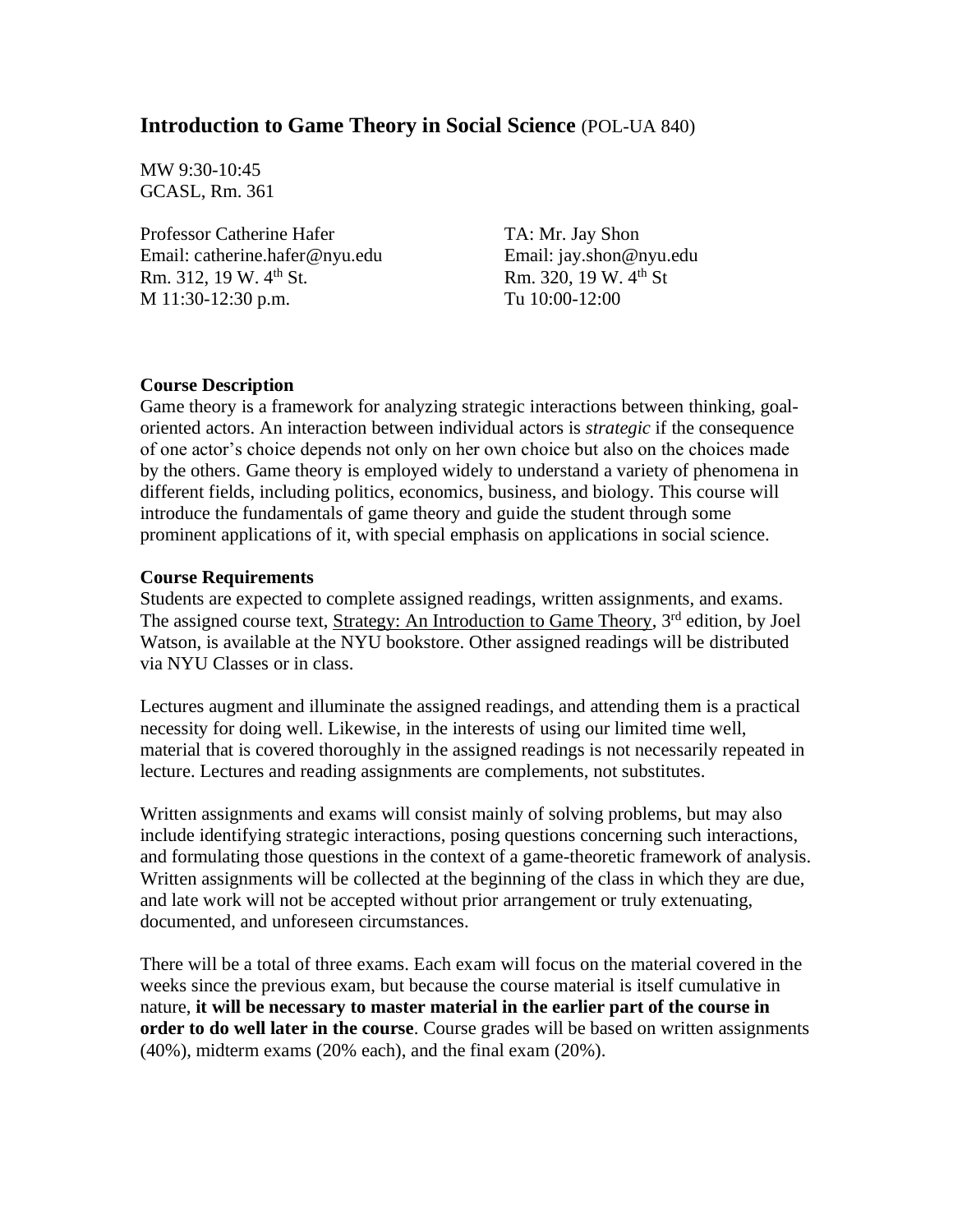**Exam Dates** (tentative)

Wednesday, February 26 Wednesday, April 15 The final exam will be held at the time designated by the Registrar.

# **Academic Integrity**

All the graded assignments for this course must be products of your own work. Words and ideas of other authors used in your work must be properly referenced in accordance with the standard reference manuals (APA, MLA, Chicago, etc.). All instances of plagiarism (whereby the work of other authors is presented as your own) and cheating will be handled in accordance with university policy. For a more detailed description of university policy, see [http://www.nyu.edu/cas/map/integrity.html.](http://www.nyu.edu/cas/map/integrity.html)

## **Students with Disabilities**

If you have any medically diagnosed condition which will make it difficult for you to carry out the work outlined in this syllabus, or which will require additional time or a different setting for exams, please notify me and the University Center for Students with Disabilities (CSD) in the first week of the course so that we may make appropriate arrangements. All information and documentation of disability is confidential.

## **Course Outline**

Other readings and topics may be added as the course progresses. Unless otherwise noted, readings are from the principal course text.

- 1. Introduction: Chapter 1, Appendix A
- 2. Representing Strategic Interactions: Extensive-Form and Normal-Form Games p. 7, Chapters 2-3
- 3. Strategies, Conjectures, Beliefs, and Expectations: Uncertainty in Strategic Settings

pp. 22-26 (review), Chapters 4-5

- 4. Analyzing Behavior in Normal-Form Games: Solution Concepts Chapters 6-7, 9
- 5. Applications
	- Chapters 8, 10
- 6. Uncertainty about Other Players' Behavior: Mixed Strategies Chapter 11

Tsebelis, George. (1989) "The Abuse of Probability in Political Analysis: The Robinson Crusoe Fallacy." *American Political Science Review.*

Midterm 1 will cover  $(1)-(6)$ .

- 7. Analyzing Behavior in Extensive-Form Games: Sequential Rationality Chapters 14-15
- 8. Applications to Bargaining Chapters 18-19